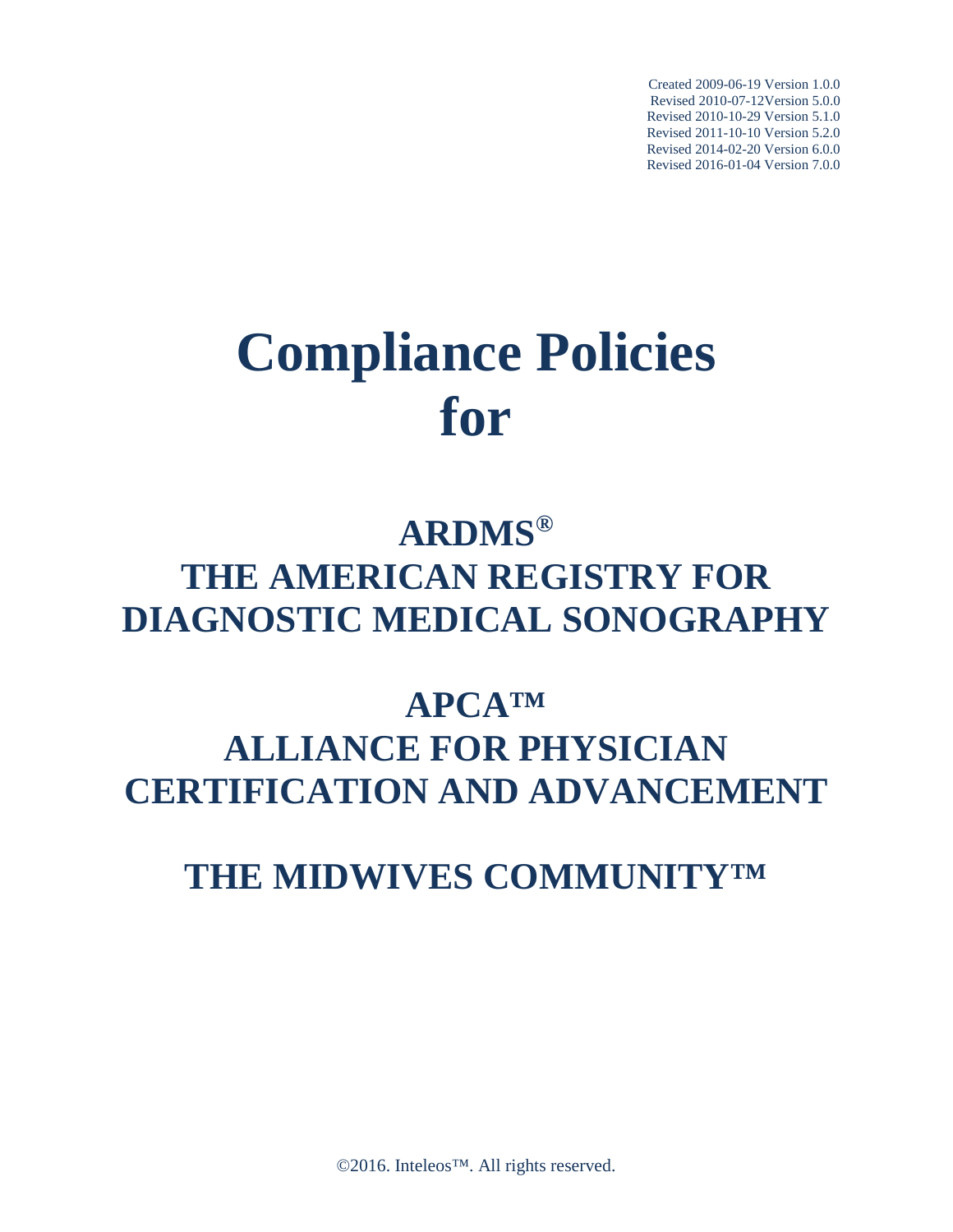### **NEW COMPLIANCE STRUCTURE**

The American Registry for Diagnostic Medical Sonography<sup>®</sup> (ARDMS<sup>®</sup>), the internationally recognized standard in sonography credentialing, has expanded its organizational structure and governance model in 2016 to better meet the needs of diverse healthcare professionals around the world.

ARDMS' corporate name has been changed to Inteleos, and now houses two Councils, the ARDMS Council and the APCA Council, as well as a Midwife Community. These Councils and this Community are responsible for oversight of the development and administration of subject matter assessments, including their respective Compliance programs. The ARDMS Council is responsible for sonographer based certification programs. The APCA Council is responsible for physician based certification programs. The Midwife Community of Inteleos is responsible for midwife based certification programs.

For purposes of administering these Compliance Policies, each Council and Community has its own Compliance Review Panel, Hearing Panel, Appeal Panel and Reinstatement Panel.

For more information regarding the 2016 Organizational Structure and Governance Model, please visit: [www.ARDMS.org/2016NewStructure.](http://www.ardms.org/2016NewStructure)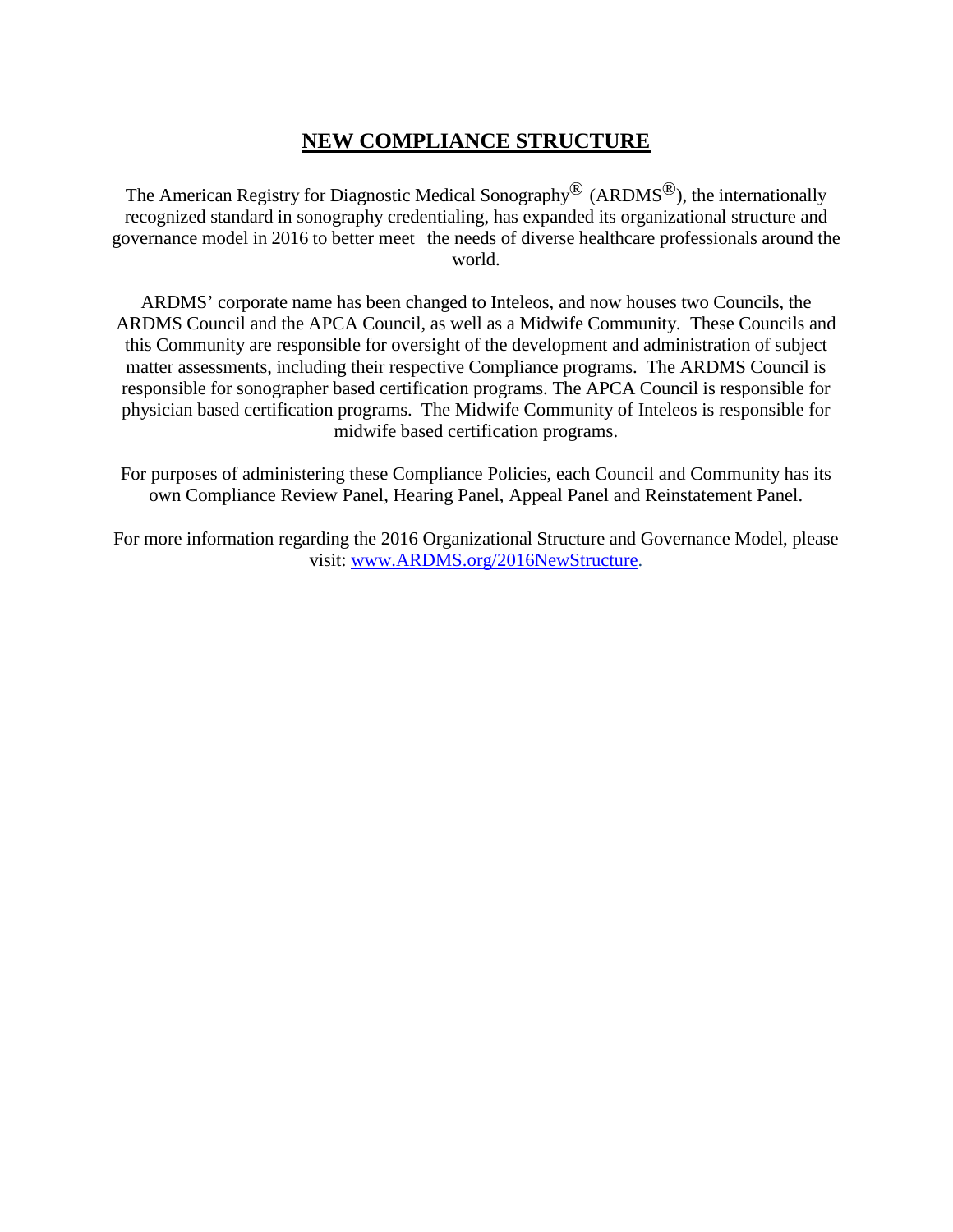### **TABLE OF CONTENTS**

| 1.  |  |
|-----|--|
| 2.  |  |
| 3.  |  |
| 4.  |  |
| 5.  |  |
| 6.  |  |
| 7.  |  |
| 8.  |  |
| 9.  |  |
| 10. |  |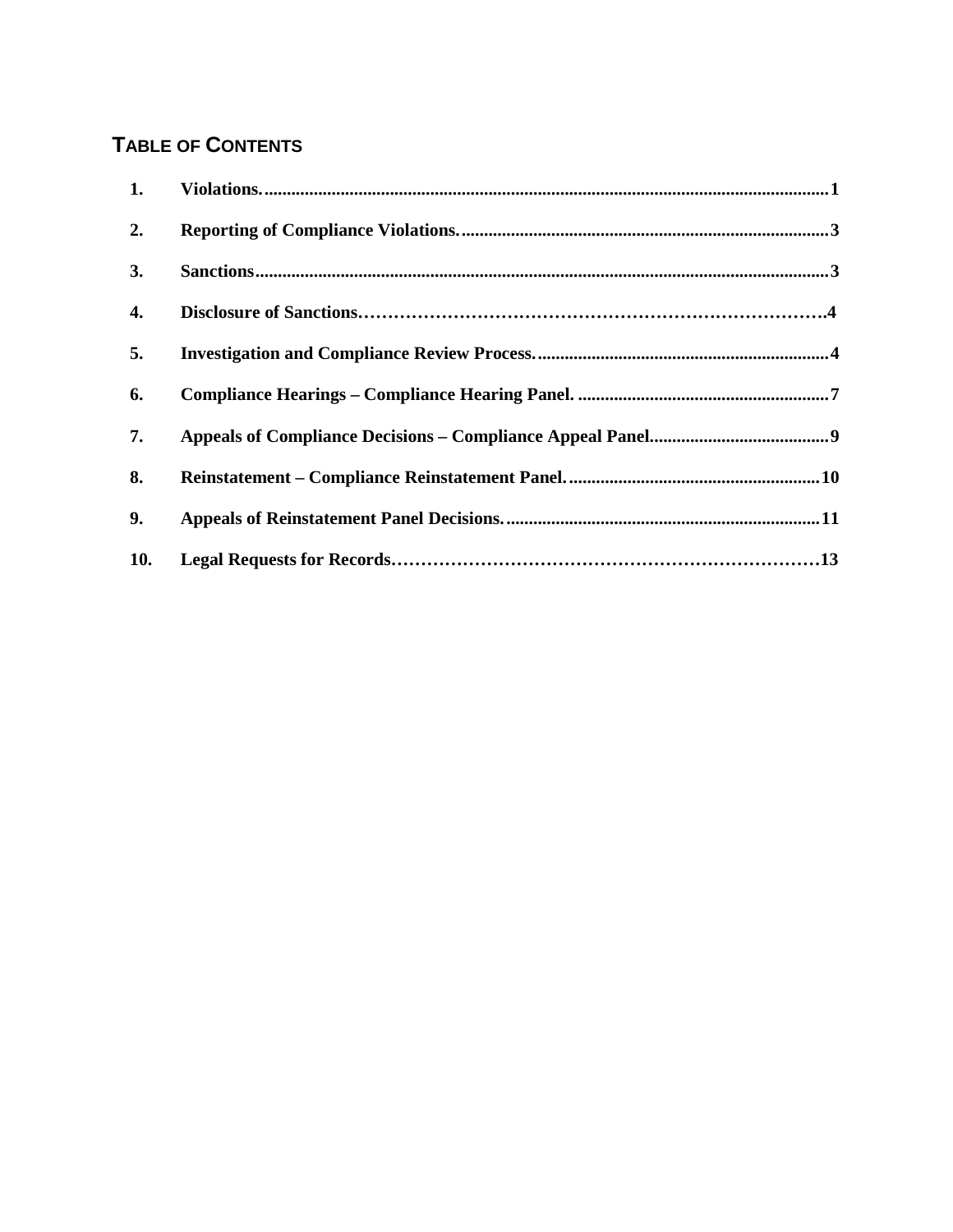### **COMPLIANCE PROCESS**

The Compliance Policies are mandatory standards for all Individuals, Applicants, Candidates and Registrants seeking to obtain and/or maintain Council/Community certification and/or certificates. Individuals, Applicants, Candidates and Registrants engaging in any of the following conduct or activities have violated the Compliance Policies and are subject to sanctions as described hereunder in accordance with policies and procedures established by the Inteleos Board of Directors.

All compliance investigations, actions, and sanctions (if applicable) will be noted in the Applicant/Candidate/Individual/Registrant's record.

- <span id="page-3-0"></span>**1. Compliance Violations.** The following may be considered violations of the Compliance Policies:
	- 1.1 Misrepresenting ones' certification/certificate status, including altering or falsifying in any way any document or material issued by an Inteleos Council or Community.
	- 1.2 Misrepresenting ones' certification/licensure status with a state licensing board, state or federal agency, national professional association or accrediting body.
	- 1.3 Attempting to engage or engaging in fraud, misrepresentation, deception or concealment of a material fact in connection with obtaining or renewing certification or recertification from an Inteleos Council or Community on one's behalf or on behalf of another. Altering or falsifying in any way any eligibility documentation relating to an Inteleos Council or Community examination.
	- 1.4 Subverting or attempting to subvert the examination process, including, but not limited to:
		- a) Engaging in conduct that violates the confidentiality or security of examination materials, such as removing or attempting to remove examination materials from an examination room, or having unauthorized possession of information concerning a current, future or previously administered examination.
		- b) Disclosing information concerning any portion of a current, future or previously administered examination; this includes, but is not limited to, disclosures to students in educational programs, graduates of educational programs, educators, anyone else involved in the preparation of Candidates to sit for the examinations, or examination development participants.
		- c) Conduct that in any way compromises ordinary standards of test administration, such as communicating with another Candidate during an examination, copying another Candidate's answers, permitting another Candidate to copy one's answers, possessing unauthorized materials, receiving information concerning any portion of a current, future or previously administered examinations.
		- d) Impersonating a Candidate or permitting or otherwise assisting an impersonator to take the examination on another's behalf or on behalf of another.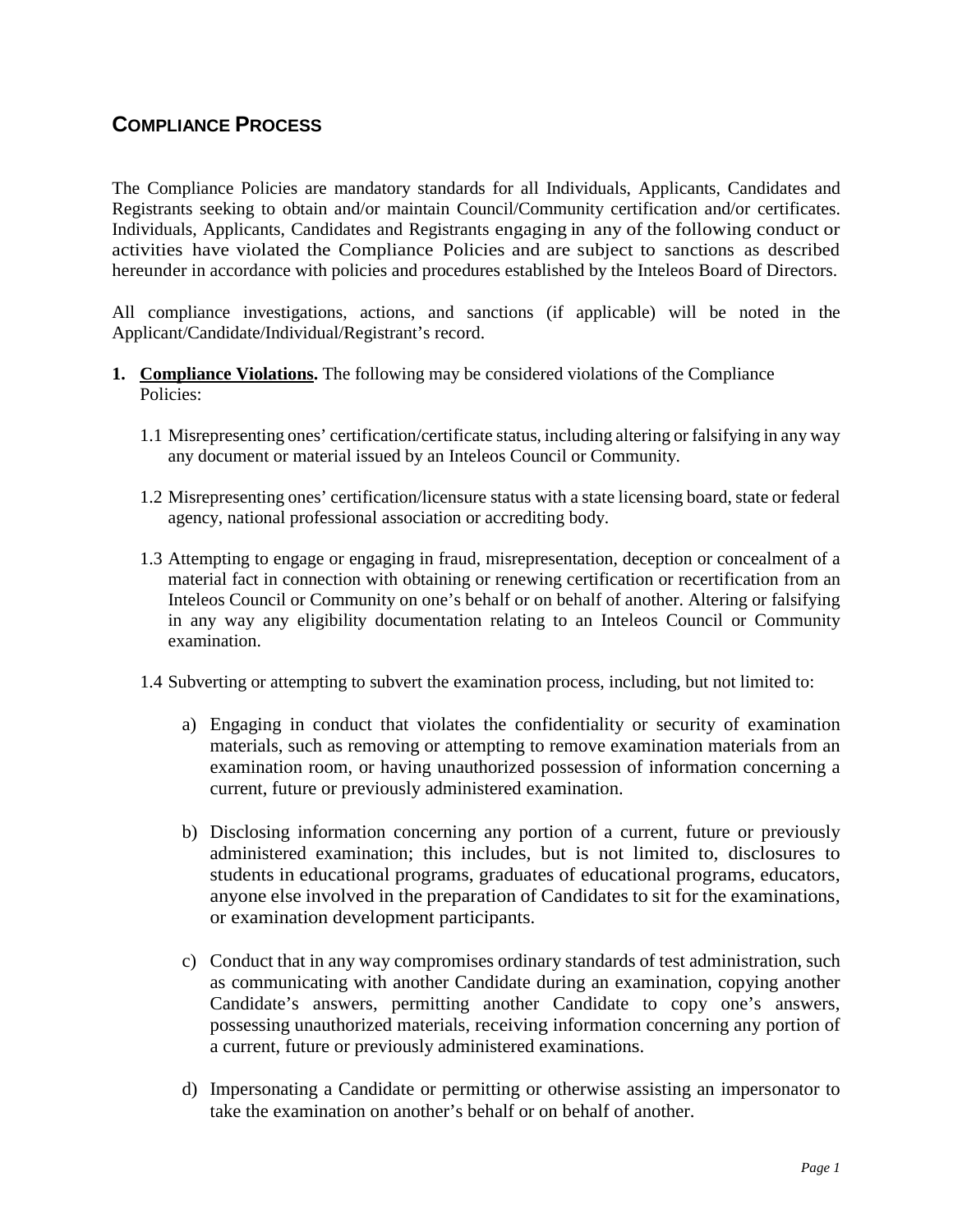- 1.5 Criminal conduct, as described below:
	- a) Having been charged in a criminal proceeding where: 1) a finding or verdict of guilt is made or returned but where the adjudication of guilt is withheld, deferred or not entered or the sentence is suspended or stayed, or 2) where the individual enters into a pretrial diversion activity; or
	- b) Having been convicted of a crime, including a felony, gross misdemeanor or misdemeanor, other than a speeding or parking violation. Being convicted of a crime includes, but is not limited to, being found guilty, pleading guilty, or pleading nolo contendere (no contest).
- 1.6 Having been subject to a Special or General Military court-martial.
- 1.7 Having been the subject of disciplinary action by a state licensing board, state or federal agency, national professional association, or accrediting body.
- 1.8 Engaging in the practice of clinical sonography while one's ability to practice is impaired due to chemical (legal and/or illegal), drug or alcohol abuse.
- 1.9 Engaging in conduct likely to deceive, defraud, or harm the public; or demonstrating a willful or careless disregard for the health, welfare, or safety of a patient.
- 1.10 Having been adjudicated as mentally incompetent, mentally ill, chemically dependent, or dangerous to the public, by a court of competent jurisdiction.
- 1.11 Failure to report to their respective Council or Community within fourteen (14) days involvement in any of the situations described in Sections 1.1 through 1.10. Such failure includes, but is not limited to, a failure by an Applicant, Candidate, Individual or Registrant who has previously undergone the compliance review process to immediately report to their respective Council or Community any additional situations described in 1.1 through 1.10 except as provided by Section 2 (Reporting of Compliance Violations).
- 1.12 Failure to cooperate with their respective Council or Community in investigations of alleged compliance violations as described in this section, including but not limited to the following:
	- a) Making a false statement, knowingly providing false information, and/or failing to disclose material information in connection with a compliance action situation; or
	- b) Failing to provide information as requested, including but not limited to information regarding:
		- i. Test security violations and/or disclosure of confidential examination material content;
		- ii. Misrepresentations by an Individual, Applicant, Candidate or Registrant regarding his/her credential(s)/certificate status;
		- iii. The unauthorized use of intellectual property, certification marks, and other copyrighted materials;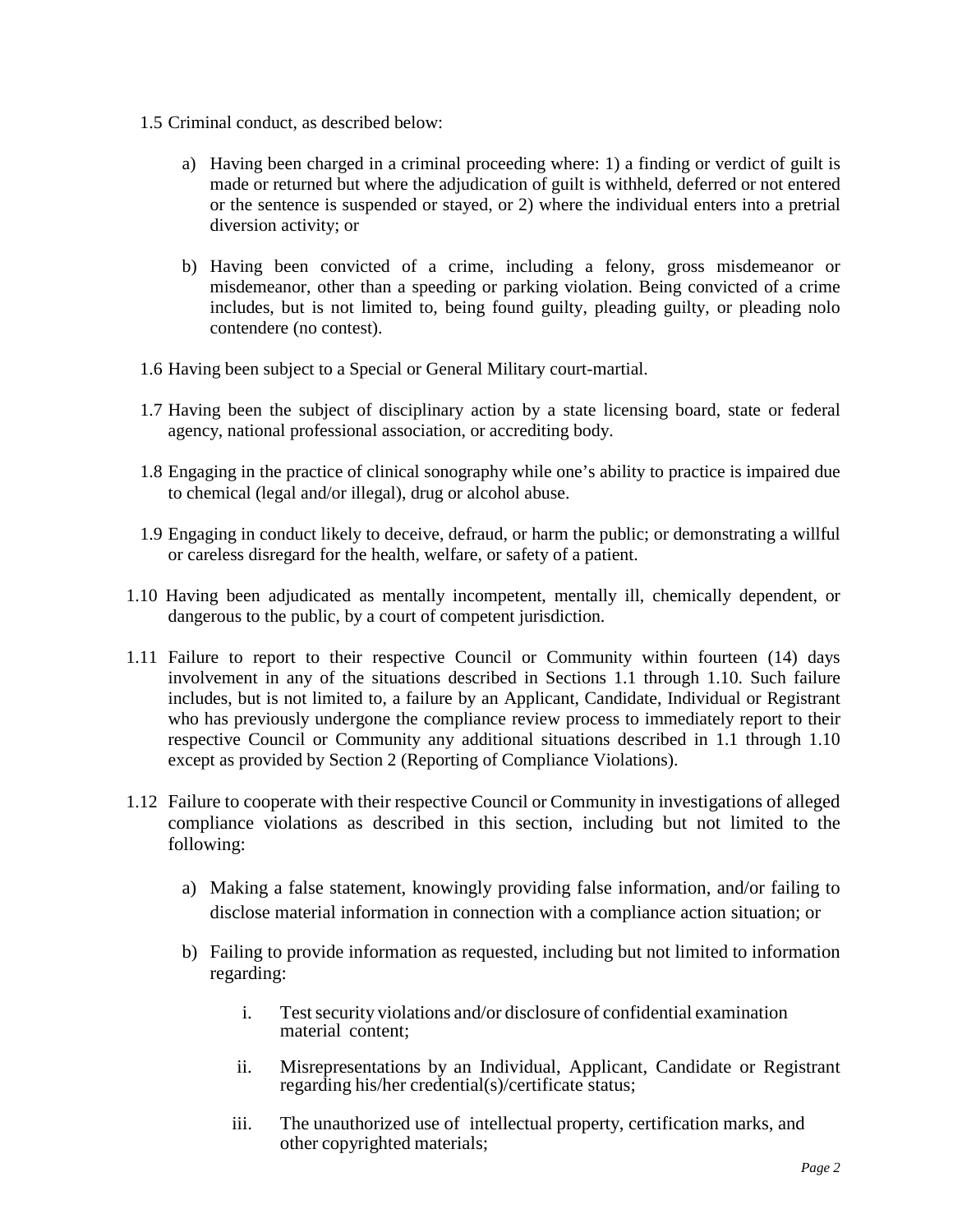- iv. Compliance action situations.
- c) An individual who takes longer than thirty (30) days to respond to a request will be deemed to have not acted in a timely manner.
- 1.13 Civil or Criminal Penalties. Conduct that violates the Compliance Policies may also violate applicable state or federal law. In addition to potential sanctions under these Compliance Policies, Inteleos may pursue civil and/or criminal penalties against the Individual, Applicant, Candidate or Registrant.
- <span id="page-5-0"></span>**2. Reporting of Compliance Violations.** Applicants, Candidates, Individuals and Registrants are required to report to their respective Council or Community their involvement in any of the situations described in Section 1 (Compliance Violations).
	- 2.1 Licensed Practitioners Seeking to Obtain/Maintain Council and/or Community Certification/ Certificates.
		- (a) Licensed Individuals/Applicants/Candidates/Registrants shall maintain a valid license in good standing and without conditions or restrictions. Changes in licensing status due to or in lieu of disciplinary actions by a state licensing board, state or federal agency, national professional association, or accrediting body shall be reported in accordance with Section 1.7.
		- (b) Reporting shall not be required for disciplinary actions taken by a state licensing board, state or federal agency, national professional association, or accrediting body for:
			- i. Failure to satisfy certification/licensure renewal requirements during the renewal period, provided the failure to renew was not related to a disciplinary investigation/action; or
			- ii. Disciplinary actions taken by a state licensing board, state or federal agency, national professional association, or accrediting body for selecting a retired certification/licensure status designation for a non-sonography imaging modality with the organization while continuing to practice in the field of sonography.
	- 2.2 Juvenile Offenses. Reporting shall not be required for offenses that occurred while a juvenile and that were processed through the juvenile judicial system.
- <span id="page-5-1"></span>**3. Sanctions**. Violation of the provisions of Section 1 (Compliance Violations) may result in compliance action, including but not limited to: ineligibility for certification; probation or suspension of certification for a designated period pending completion of specified conditions such as monitoring, psychiatric or psychological evaluation, counseling, treatment or remedial education; written reprimand (formal expression of disapproval retained in the individual's file but not publicly announced); censure (formal expression of disapproval that is publicly announced); or termination/revocation of certification.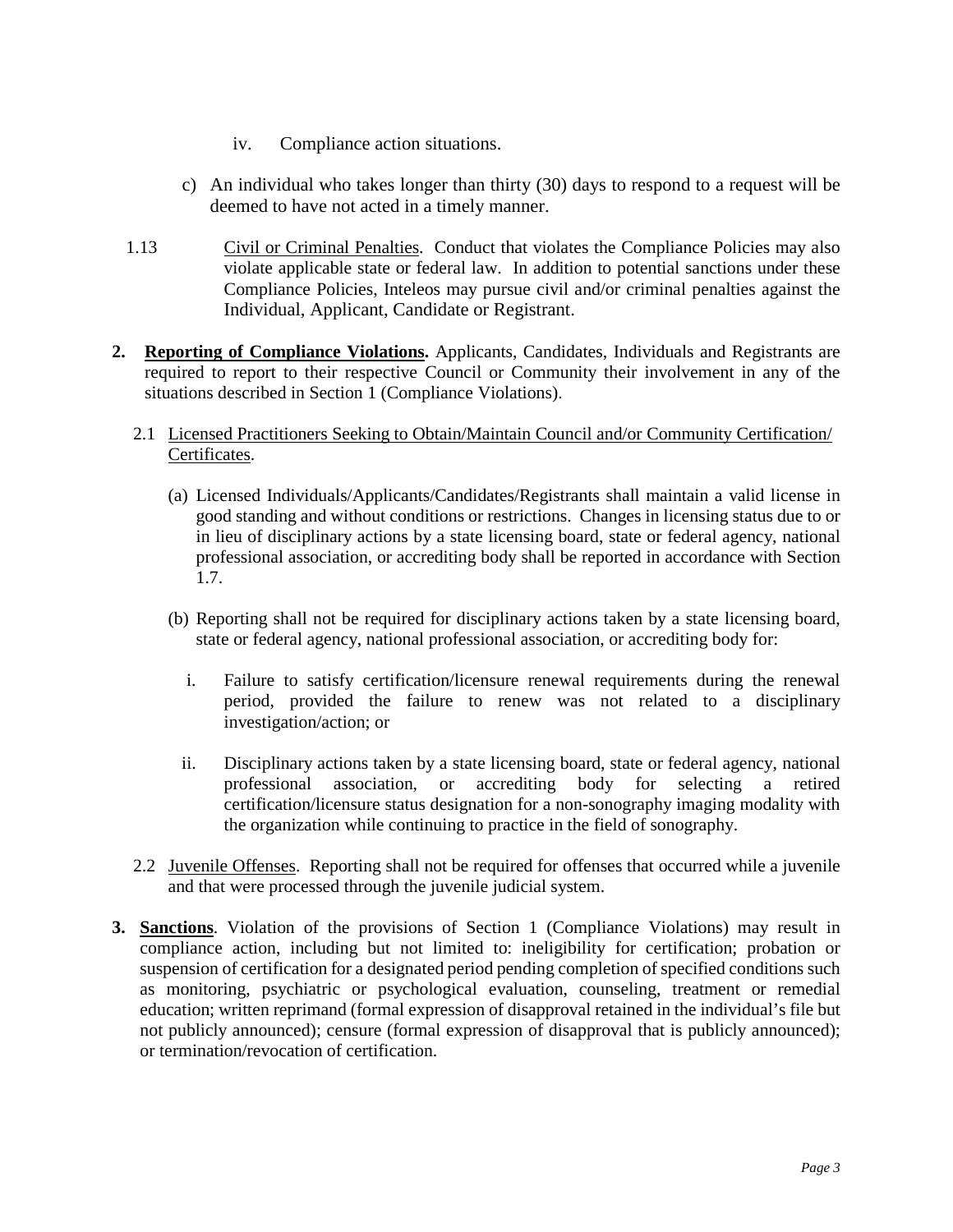#### **4. Disclosure of Sanction.**

- 4.1 Except for Reprimand, as described in Section 3 (Sanctions), a Respondent's sanction(s) will be announced publically. Such public announcement includes, but is not limited to, publication on the Sanction Listing located on the Council/Community website.
	- 4.1.1 The announcement will include, but is not limited to, the Respondent's name, the Respondent's date of birth, the sanction(s), the standard(s) determined to have been violated, the length of the sanction(s), and the date the sanction(s) will expire.
	- 4.1.2 A Respondent's sanction(s) information will remain on the Sanction Listing on the Council/Community website permanently.
- 4.2 The Council/Community may, in its sole discretion, disclose the final disposition of any compliance matter and other relevant information relating to a compliance matter to others including, but not limited to, the individual or organization initially reporting the violation, employers, state licensing boards, state or federal agencies, national professional associations, accrediting bodies, third party payers, and the general public, as Staff deems appropriate.
- <span id="page-6-0"></span>**5. Investigation and Compliance Review Process.** Each Inteleos Council and Community will be responsible for compliance under these policies and procedures for their respective certification programs. Each Council and Community will have its own Compliance Review Panel, Hearing Panel, Appeal Panel and Reinstatement Panel.
	- 5.1 Initial Investigation and Action.
		- 5.1.1 Staff Investigations. Staff will conduct an initial review of all information received alleging that an Applicant, Candidate, Individual or Registrant ("Respondent") may have engaged in conduct that is a violation under Section 1 (Compliance Violations). Staff shall open a formal investigation where there is a reasonable basis for concluding that a violation may have occurred.
			- 5.1.1.1 If upon completion of the investigation Staff determines that that there is no reasonable basis for concluding that a violation has occurred, the matter shall be dismissed and the Respondent shall be so notified.
			- 5.1.1.2 If upon completion of the investigation Staff determines that there is a reasonable basis for concluding that a material violation may have occurred, the matter shall be forwarded to the Compliance Review Panel (CRP) for the appropriate Council or Community in accordance with Section 5.4 (Compliance Review Panel), unless the violation is of a type that the Panel has instructed Staff that can be disposed of without Panel review and the imposition of a formal sanction.
	- 5.2 Written Notification. The Staff will provide the Respondent with written notice of the complaint or allegations and request that the Respondent respond to the allegations within a certain time period.
		- 5.2.1 The notice will include a brief description of the allegations, the purported facts and the compliance standard that is alleged to have been violated.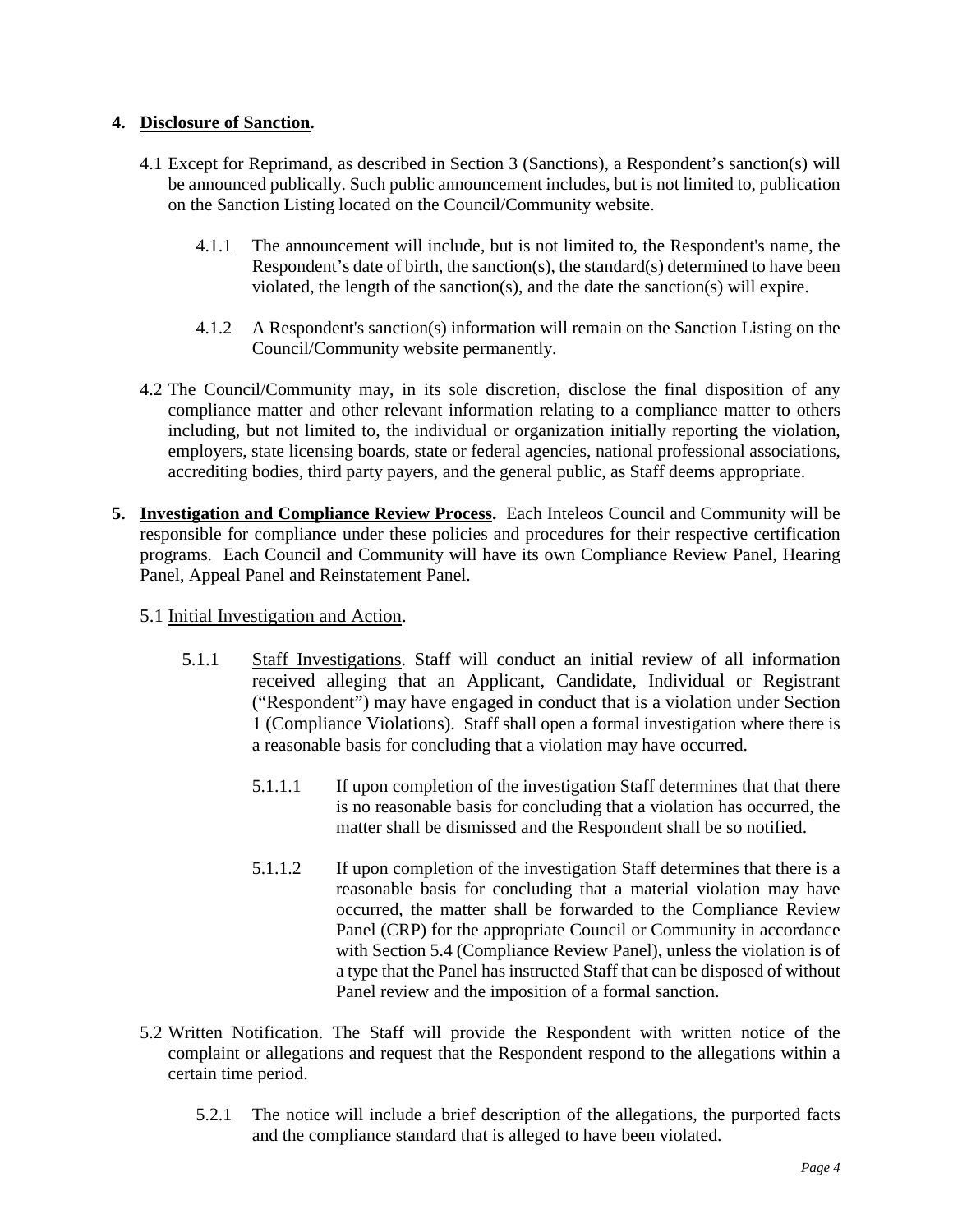- 5.2.2 If the Respondent self-reports the alleged violation, a notice will still be provided to afford the Respondent an opportunity to provide additional information about the alleged violation.
- 5.2.3 All communications to a Respondent of a compliance matter and action (notice of investigation, notice of the Compliance Review Panel's decision, Charging Letter and notice of the Respondent's right to be heard at a hearing on the matter, and the Hearing and Appeal Panels' decisions) as described in these Policies will be in writing and will be sent by certified, return-receipt mail or other delivery service or method that requires a person to sign for receipt of the delivery and that provides delivery tracking.
	- 5.2.3.1 Staff will make reasonable efforts to obtain signature acknowledgement from the Respondent of receipt of the communications.
		- 5.2.3.1.1 Communications will be sent to the Respondent's last known home mailing address as recorded in the Respondent's records.
		- 5.2.3.1.2 If the Respondent's signature cannot be obtained, after making reasonable efforts to obtain signature acknowledgement from the Respondent verifying receipt of the communications at the Respondent's last known home mailing address, the communications will be sent to the Respondent's last known work address.
		- 5.2.3.1.3 Should information be located indicating that the Respondent is incarcerated or residing in a facility other than Respondent's home address of record (treatment center, etc.); written communications will be forwarded to the facility where Respondent is currently known to reside.
	- 5.2.3.2 If a signature acknowledging receipt of the communication cannot be obtained from the Respondent, after making reasonable efforts to obtain signature acknowledgement from the Respondent at the Respondent's last known home or work mailing address:
		- 5.2.3.2.1 The communications will be deemed to have been given to the Respondent provided that a person has signed for receipt of the communications at either the Respondent's last known home or work mailing address; or
		- 5.2.3.2.2 The respective Council/Community will apply a rebuttable presumption that reasonable efforts have been made to notify the Respondent based on available contact information.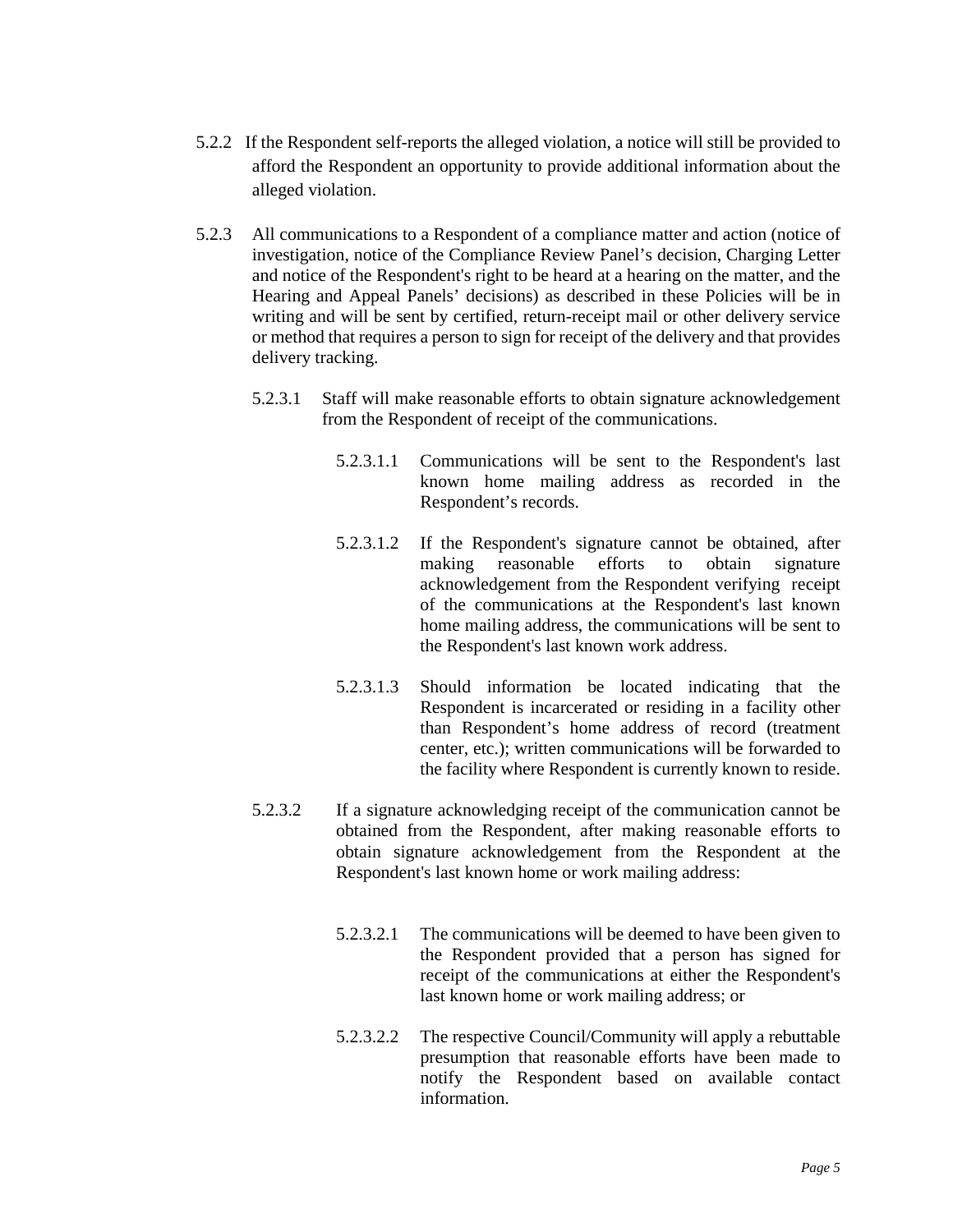5.3 Expedited Action. The Compliance Review Panel may, in its discretion, expedite a compliance matter and process including, but not limited to, shortening any notice or response periods provided for within the Compliance Procedures, if the Panel determines, based on information available at the time, that expediting the compliance matter and process is appropriate in order to protect against the possibility of harm or danger to the health, safety or wellbeing of any patient or the public. The Respondent will be notified of any expedited action.

#### 5.4 Compliance Review Panel (CRP).

- 5.4.1 The Compliance Review Panel (CRP) is charged with reviewing the findings of Staff investigations.
- 5.4.2 The Compliance Review Panel will be comprised of three Council/Community certified members, or such other peer professionals, as appointed by the chair of the Inteleos Board of Directors. The members will not have had any prior involvement in the cases presented and will not have any personal or professional conflict of interest relative to the cases. Should any member of the Panel have had prior involvement or a personal/professional conflict relative to the cases presented, the Panel member shall be recused. The chair of the Inteleos Board of Directors will then temporarily appoint an alternate member to serve on the Panel; the alternate will be selected from a pool of alternates appointed by the chair of the Inteleos Board of Directors.
- 5.4.3 The Compliance Review Panel, in its discretion, will make a determination in accordance with Section 5.4.4 (Decision Options).
- 5.4.4 Decision Options. The Compliance Review Panel, by simple majority vote, will make one of the following determinations:
	- a) No Action Taken dismissal of the matter due to insufficient evidence concerning the alleged violation under Section 1 (Compliance Violations), the matter being insufficiently serious, or for other appropriate reasons as determined by the Panel; or
	- b) Deferred Action Consent Agreement; or
	- c) Issuance of Cease and Desist Letter Written notification requiring the individual to immediately cease and desist from his or her participation or conduct in the reviewed matter; or
	- d) Authorize summary suspension of certification and/or eligibility for examinations in accordance with section 5.4.5 (Summary Suspensions).
	- e) Authorize expedited action pursuant to Section 5.3 (Expedited Action); and/or
	- f) Refer the matter to the Compliance Hearing Panel for hearing.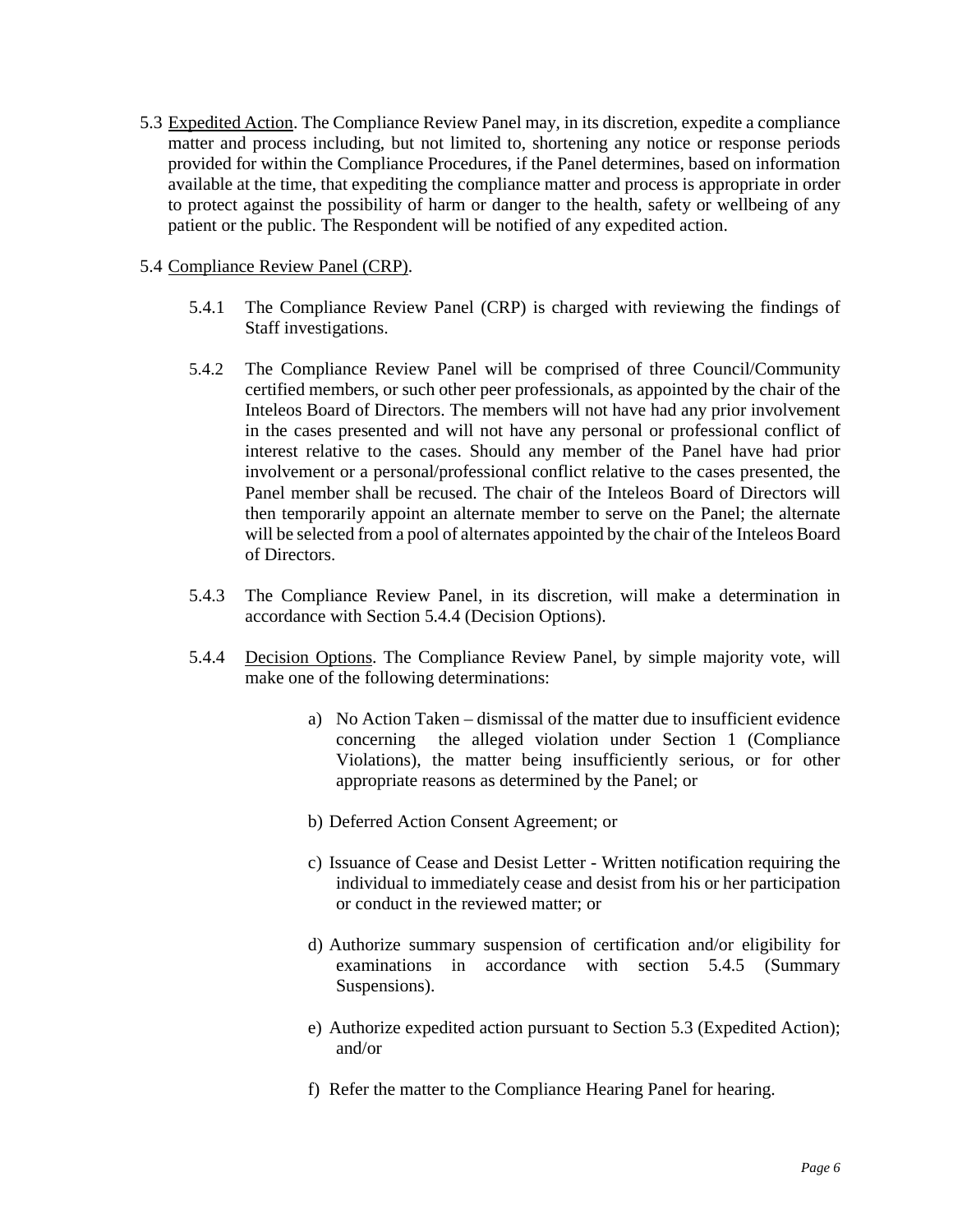- 5.4.5 Summary Suspensions. If an individual is charged in a criminal proceeding, and the Compliance Review Panel determines that the alleged conduct at issue would, if true, potentially pose harm to the health, safety, or well-being of any patient or the public, then the Panel may, without prior notice to the Applicant/Candidate/Individual/Registrant ("Respondent") and without a prior hearing, summarily suspend the certification and/or examination eligibility of the Respondent pending a final determination under these Policies.
	- 5.4.5.1 Within five working days after the Compliance Review Panel summarily suspends the certification and/or examination eligibility of a Respondent in accordance with this provision, the Council/Community shall, by a form of receipted mail, give to the Respondent notice that describes:
		- a) the summary suspension;
		- b) the reason or reasons for the suspension; and
		- c) the right of the Respondent to request a hearing with respect to the summary suspension by written notice to their respective Council/Community; such written notice must be received by the Respondent's respective Council or Community not later than 15 days after the date of the written notice of summary suspension sent by the Council/Community to the Respondent.
	- 5.4.5.2 In the absence of a timely request for a hearing by the Respondent, the summary suspension shall be final and is not appealable to the Compliance Appeal Panel.
	- 5.4.5.3 If the Respondent requests a hearing in a timely manner with respectto the summary suspension,the hearing shall be held before the Compliance Hearing Panel as promptly as is reasonably possible, but no later than 30 days after their respective Council or Community's receipt of the Respondent's request for the hearing.
	- 5.4.5.4 The applicable provisions of Section 6 (Compliance Hearings Compliance Hearing Panel) of these Policies shall govern all hearings with respect to summary suspensions however determinations rendered by the Compliance Hearing Panel with respect to summary suspensions are final and are not appealable to the Compliance Appeal Panel.

#### <span id="page-9-0"></span>**6. Compliance Hearings – Compliance Hearing Panel**.

6.1 The Compliance Hearing Panel is charged with reviewing the findings of any Staff investigation for consideration of possible sanctions pursuant to the determination of the Compliance Review Panel.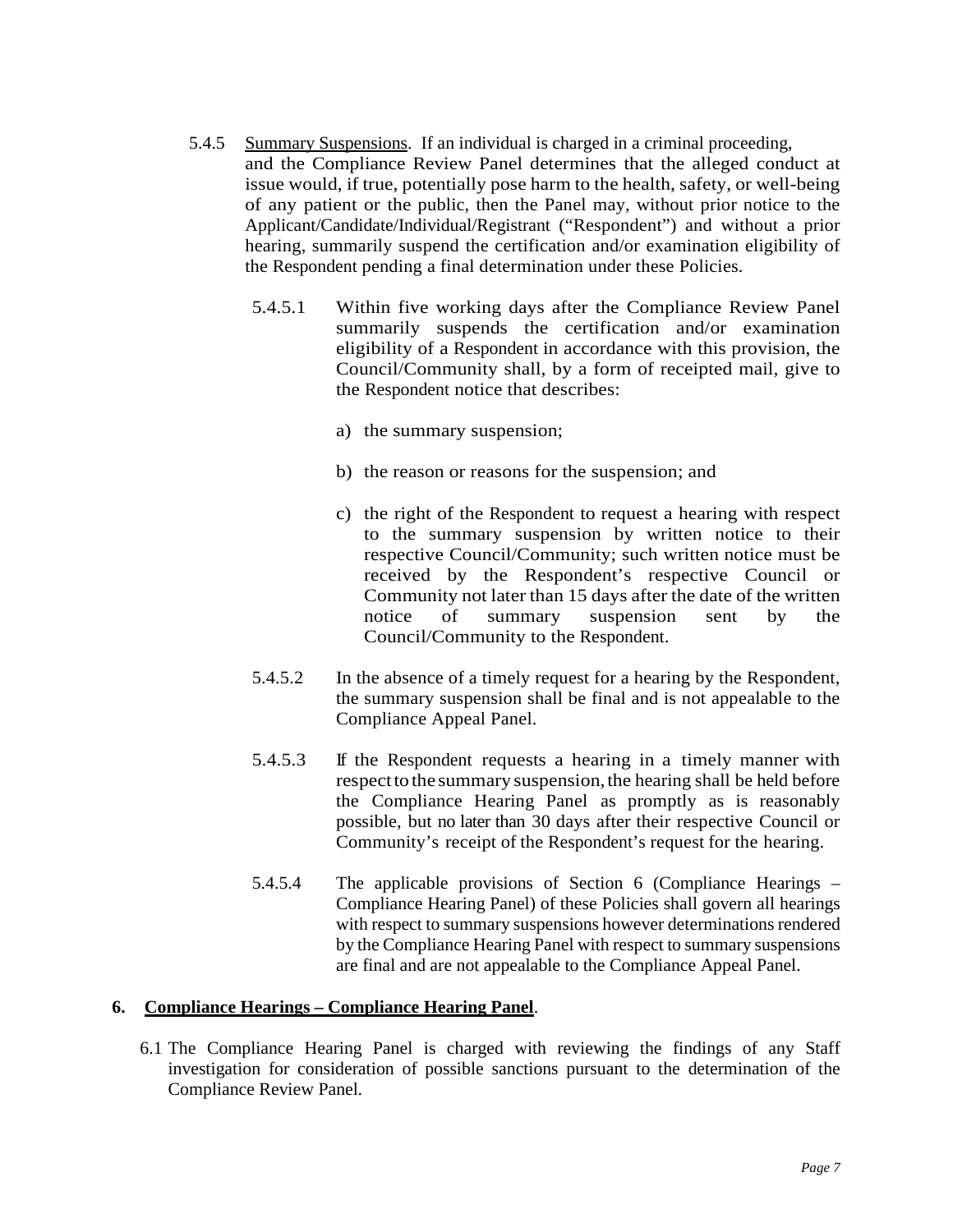- 6.1.1 If the matter is referred to the Compliance Hearing Panel for the appropriate Council or Community in accordance with Section 5.4.4 (Compliance Review Panel Decision Options), Staff will notify the Respondent by letter of the allegation and compliance policy violation under Section 1 (Compliance Violations) ("Charging Letter") and advise the Respondent of his/her right to be heard at a hearing on the matter. A request to be heard at the hearing must be made within thirty (30) days of the Respondent's receipt of the Charging Letter. Respondent's failure to submit a written request to be heard at a hearing on the matter and the applicable hearing fee within the specified time period shall constitute consent by the Respondent for the Hearing Panel to review the matter on the record without participation from the Respondent.
- 6.1.2 If the Respondent requests to be present during the hearing on the matter, the Staff will notify the Respondent of the time and place of the hearing. Payment in full of applicable hearing fees will be required before the date of the hearing. The hearing will be held either by telephone or in person in the sole discretion of the Respondent's respective Council or Community at a time and place determined by the Council/Community.
- 6.1.3 The Respondent may be represented at the hearing by legal counsel and will be solely responsible for his/her expenses related to the hearing. Persons other than legal counsel will not be permitted to participate as an official representative of Respondent. Individuals serving as character or employment references on behalf of the Respondent are permitted to participate in the hearing only by providing statements on the record regarding the Respondent.
- 6.2 The Compliance Hearing Panel will be comprised of three Council/Community certified members, or such other peer professionals, and may include public representation as appointed by the chair of the Inteleos Board of Directors. The members will not have had any prior involvement in the cases presented and will not have any personal or professional conflict of interest relative to the cases. Should any member of the Hearing Panel: 1) not be able to participate during the designated hearing date and time, or 2) have had prior involvement or a personal/professional conflict relative to the case presented, the Panel member shall be recused. The chair of the Inteleos Board of Directors will then temporarily appoint an alternate member to serve on the Panel; the alternate will be selected from a pool of alternates appointed by the chair of the Inteleos Board of Directors.
- 6.3 The Compliance Hearing Panel may consider any evidence that it deems to be appropriate and relevant. The Hearing Panel will sanction the Respondent only when there is clear and convincing evidence of a violation of Compliance Policies under Section 1.1 (Compliance Violations).
- 6.4 Decision Options. The Compliance Hearing Panel, by simple majority vote, will make one of the following determinations:
	- a) No Action Taken dismissal of the matter due to insufficient evidence concerning the alleged violation under Section 1 (Compliance Violations), the matter being insufficiently serious, or for other appropriate reasons as determined by the Hearing Panel; or
	- b) Issuance of sanction(s) pursuant to Section 3 (Sanctions).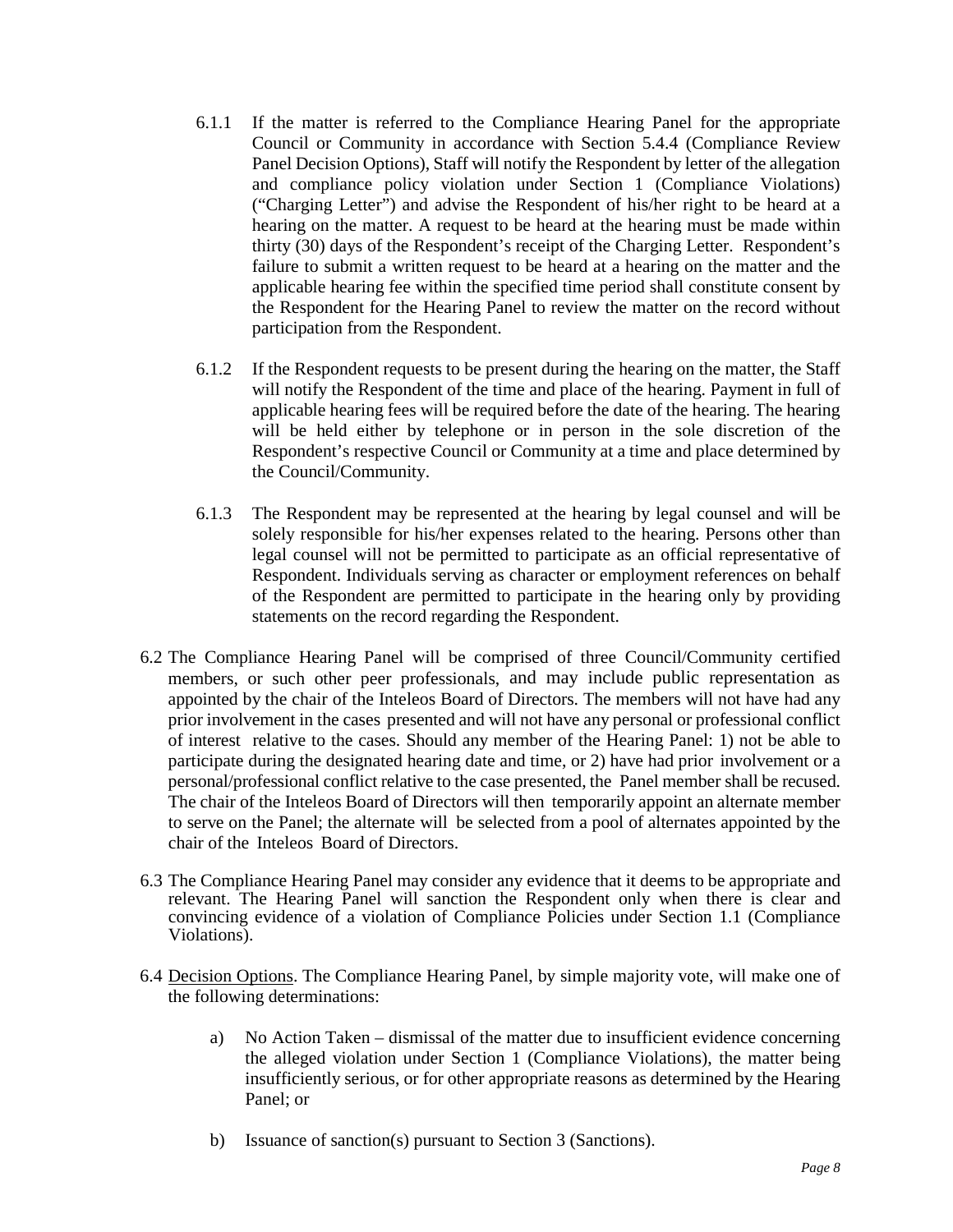- 6.5 The Compliance Hearing Panel will render its decision by simple majority vote and ordinarily will issue a written Order of Findings within thirty (30) business days of the hearing.
- 6.6 If the Respondent does not appeal in writing within thirty (30) business days of receipt of the decision of the Compliance Hearing Panel and submit the applicable appeal fees, the Hearing Panel's decision will be final and the applicable sanction(s) will be recorded in the Respondent's record and published in accordance with Section 4 (Disclosure of Sanctions).

#### <span id="page-11-0"></span>**7. Appeals of Compliance Decisions – Compliance Appeal Panel**.

- 7.1 The Compliance Appeal Panel for the respective Council or Community is charged with reviewing appeals of decisions as rendered by the Council/Community's Compliance Hearing Panel in accordance with Section 6.4 (Compliance Hearing Panel Decision Options).
	- 7.1.1 If the Respondent wishes to appeal the decision of the Compliance Hearing Panel, he/she must submit an appeal in writing within thirty (30) business days of receipt of the decision of the Hearing Panel along with the applicable appeal fees, and the Respondent must state the grounds for appeal.
	- 7.1.2 The appeal ordinarily will be heard within one hundred-twenty (120) days of the date that the written appeal, including the applicable appeal fee, is received by the Respondent's respective Council or Community, unless Staff determines that there is cause for extending that time period.
- 7.2 The Compliance Appeal Panel will be comprised of three Council/Community certified members, or such other peer professionals, as appointed by the chair of the Inteleos Board of Directors. The members will not have had any prior involvement in the cases presented and will not have any personal or professional conflict of interest relative to the cases. Should any member of the Appeal Panel: 1) not be able to participate during the designated hearing date and time, or 2) have had prior involvement or a personal/professional conflict relative to the case presented, the Panel member shall be recused. The chair of the Inteleos Board of Directors will then temporarily appoint an alternate member to serve on the Panel; the alternate will be selected from a pool of alternates appointed by the chair of the Inteleos Board of Directors.
- 7.3 The Compliance Appeal Panel will consider the appeal in a closed hearing. Neither the Respondent, nor any representative on behalf of the Respondent, is permitted to participate in the appeal hearing.
- 7.4 In considering the appeal, the Compliance Appeal Panel will review a written record of the case developed by the Compliance Hearing Panel and any additional materials that may be submitted by the Respondent.
- 7.5 Decision Options. The Compliance Appeal Panel, by simple majority vote, will make one of the following determinations:
	- a) To affirm the decision of the Compliance Hearing Panel; or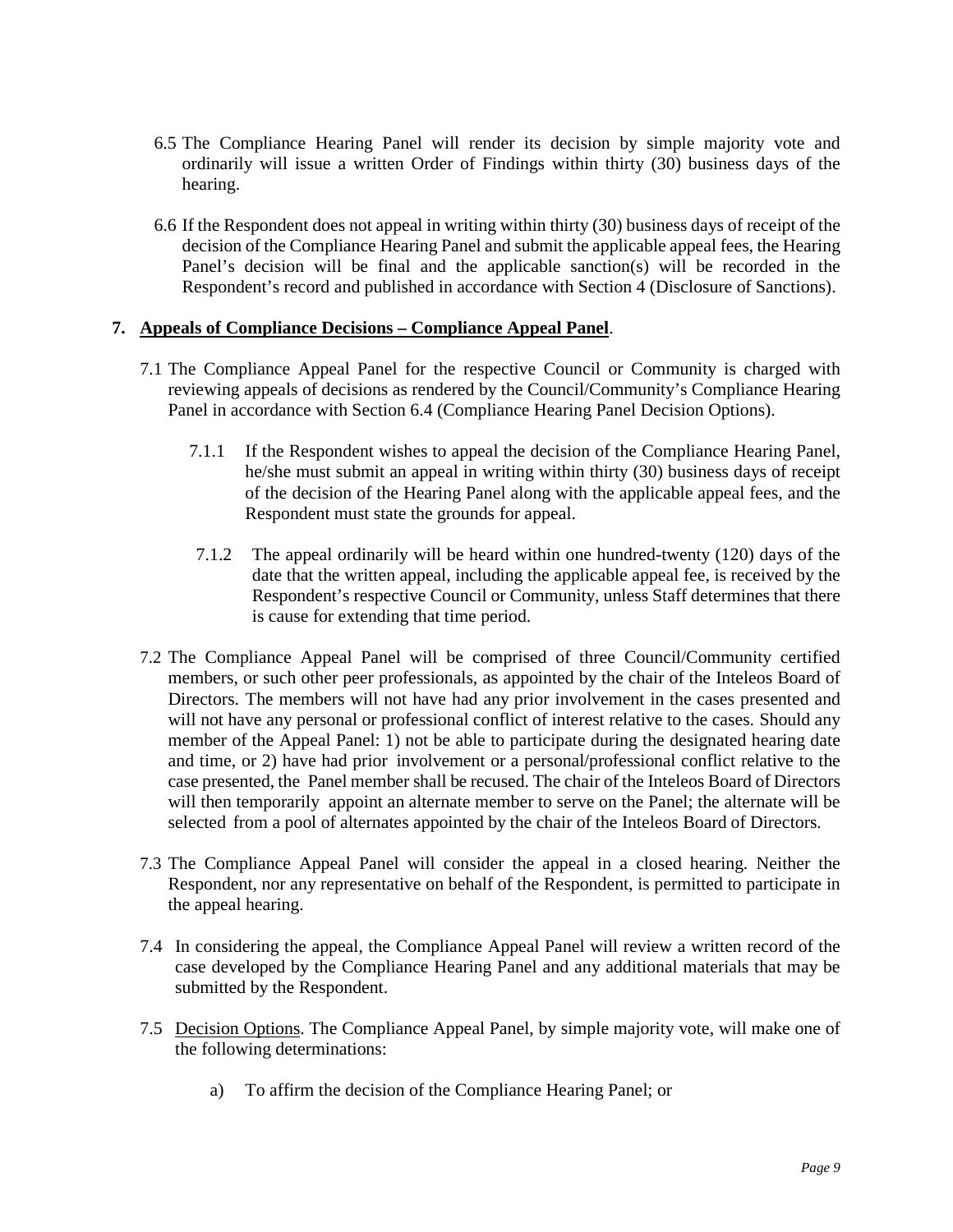- b) To overturn the decision of the Compliance Hearing Panel on the basis that a Violation, as reflected in Section 1 (Compliance Violations), has not occurred; or
- c) To overturn the sanction decision issued by the Compliance Hearing Panel. If the Appeal Panel overturns the sanction decision of the Compliance Hearing Panel, the Appeal Panel may refer the case back to the Compliance Hearing Panel for reconsideration consistent with the findings and holdings of the Appeal Panel.
- d) Standard of Review. The Appeal Panel may overturn the Compliance Hearing Panel's decision only if it determines by majority vote that the Compliance Hearing Panel's decision was arbitrary and capricious. Otherwise, it must affirm the Compliance Hearing Panel's decision.
- 7.6 The Compliance Appeal Panel ordinarily will issue a written decision within thirty (30) business days of its deliberations. Upon the issuance of the Appeal Panel's decision, the matter is final.

#### <span id="page-12-0"></span>**8. Reinstatement – Compliance Reinstatement Panel**.

- 8.1 If the sanction imposed by the Compliance Hearing Panel does not preclude the Respondent from requesting reinstatement of their certification status and/or eligibility to apply for examinations, the Respondent may make a request for reinstatement of such to the Compliance Reinstatement Panel; such requests are reviewed by the Compliance Reinstatement Panel for the appropriate Council or Community.
	- 8.1.1 The Respondent must submit the request for reinstatement in writing after the Respondent's sanction period has expired, setting forth the grounds upon which he/she believes that reinstatement is justified, and the applicable reinstatement hearing fee. In its discretion, Staff may request that the Respondent provide additional information and documentation concerning the request for reinstatement.
	- 8.1.2 The Respondent's failure to submit a written request for reinstatement and the reinstatement hearing fee will result in the Respondent's record being designated as 'Sanction Expired; Petition Required' and the Respondent will be unable to regain Active status or continue with the certification process until the proper reinstatement petition and all applicable fees have been received and reviewed by the Reinstatement Panel, and the Reinstatement Panel has issued a decision with respect to the reinstatement petition.
- 8.2 The Compliance Reinstatement Panel will be comprised of three Council/Community certified members, or such other peer professionals, appointed by the chair of the Inteleos Board of Directors. The members will not have any personal or professional conflict of interest relative to the cases. Should any member of the Reinstatement Panel: 1) not be able to participate during the designated hearing date and time, or 2) have had prior involvement or a personal/professional conflict relative to the case presented, the Panel member shall be recused. The chair of the Inteleos Board of Directors will then temporarily appoint an alternate member to serve on the Panel; the alternate will be selected from a pool of alternates appointed by the chair of the Inteleos Board of Directors.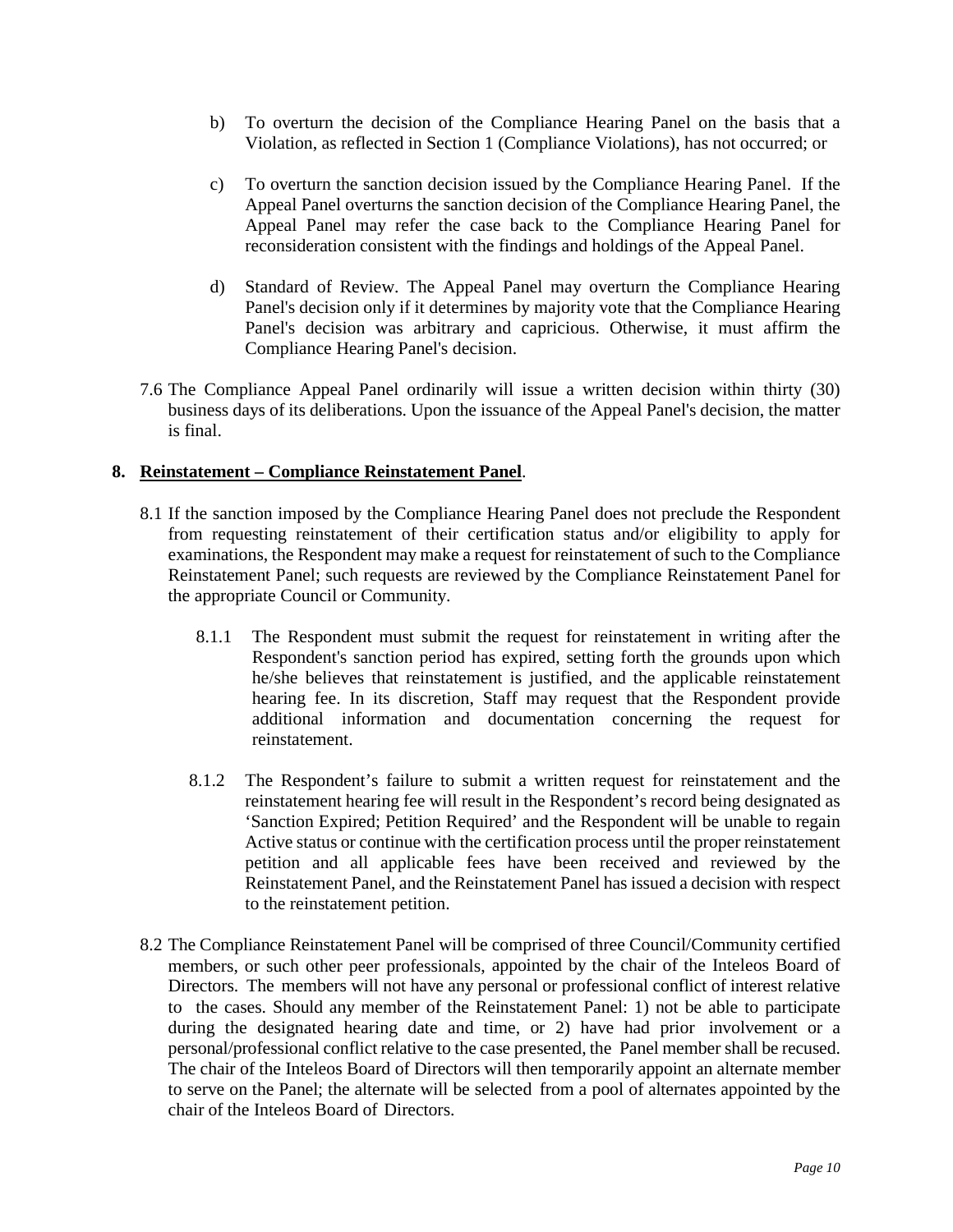- 8.3 The Compliance Reinstatement Panel will consider the request for reinstatement at a hearing.
	- 8.3.1 If the Respondent requests to be present during the hearing on the matter, the Staff will notify the Respondent of the time and place of the hearing. Payment in full of applicable hearing fees will be required before the date of the hearing. The hearing will be held either by telephone or in person in the sole discretion of the Respondent's respective Council or Community at a time and place determined by the Council/Community.
	- 8.3.2 The Respondent may be represented at the hearing by legal counsel and will be solely responsible for his/her expenses related to the hearing. Persons other than legal counsel will not be permitted to participate as an official representative of Respondent. Individuals serving as character or employment references on behalf of the Respondent are permitted to participate in the hearing only by providing statements on the record regarding the Respondent.
- 8.4 Decision Options. The Compliance Reinstatement Panel, by simple majority vote, will make one of the following determinations:
	- a) Deny the petition for reinstatement of Respondent's certification status and/or eligibility to apply for examinations, and specify whether and under what circumstances, if any, the Respondent may renew the petition for reinstatement at a later date; or
	- b) Grant petition for reinstatement of certification status and/or eligibility to apply for examinations with specific conditions as determined by the Reinstatement Panel; or
	- c) Grant petition for reinstatement of certification status and/or eligibility to apply for examinations unconditionally.
- 8.5 The Compliance Reinstatement Panel will render its decision by simple majority vote and ordinarily will issue a written Order of Findings within thirty (30) business days of the hearing.
- 8.6 If the Respondent's request to have certification reinstated and/or the opportunity to re-apply for certification is granted, the sanction hold will be removed from Respondent's record and he/she will proceed as directed per the Order issued, in accordance with the respective Council or Community Policies with respect to earning/maintaining certification.
- 8.7 If the Respondent does not appeal in writing within thirty (30) business days of receipt of the decision of the Reinstatement Panel and submit the applicable appeal fees, the Reinstatement Panel's decision will be final and all applicable sanction(s) will be recorded in the Respondent's record and published in accordance with Section 4 (Disclosure of Sanctions).

#### <span id="page-13-0"></span>**9. Appeals of Reinstatement Panel Decisions.**

9.1 The Compliance Appeal Panel for the respective Council or Community is charged with reviewing appeals of Compliance reinstatement decisions with respect to a Respondent's certification status and/or eligibility to apply for examinations as rendered by the Compliance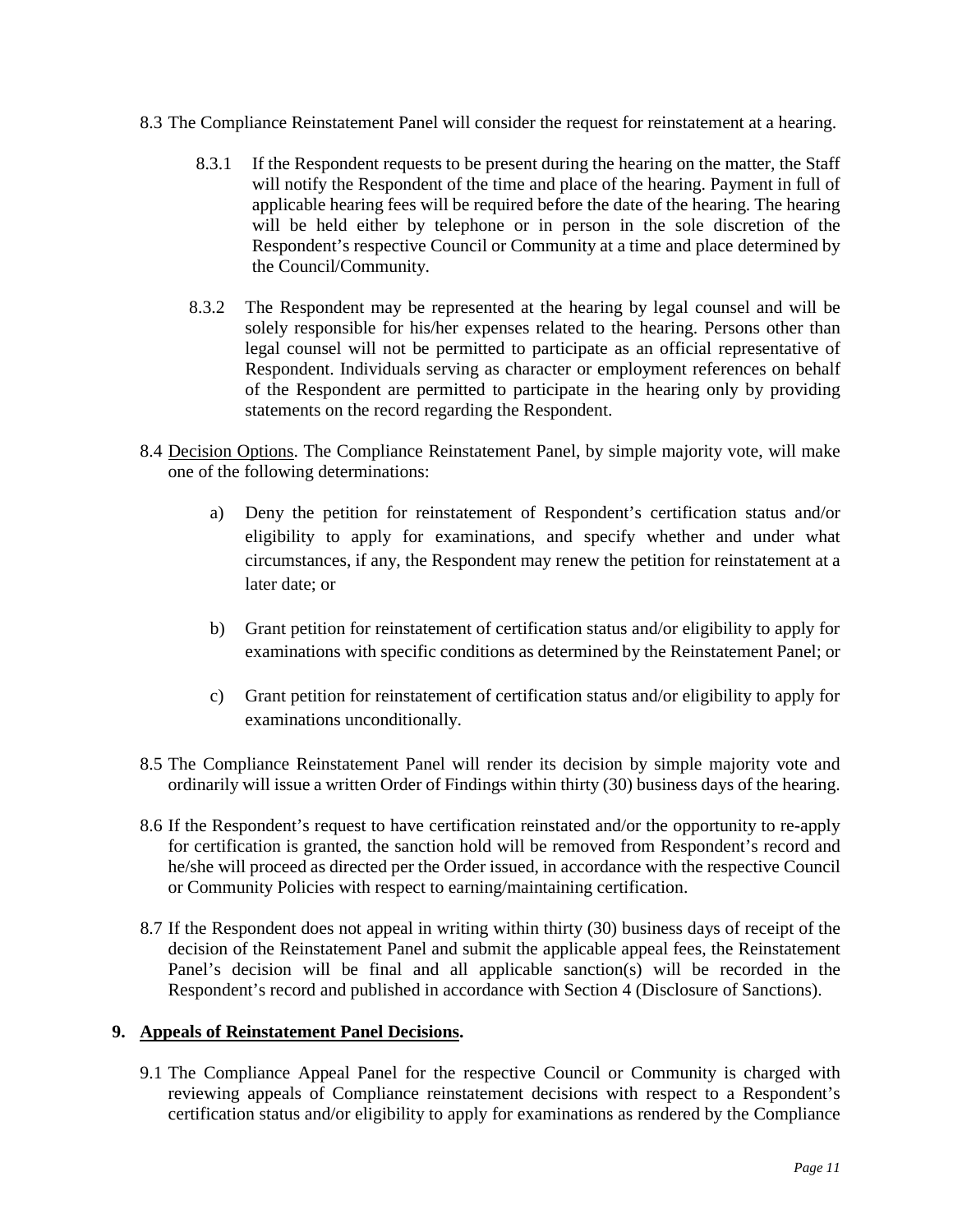Reinstatement Panel in accordance with Section 8.4 (Compliance Reinstatement Panel Decision Options).

- 9.1.1 If the Respondent wishes to appeal the decision of the Compliance Reinstatement Panel, he/she must submit an appeal in writing within thirty (30) business days of receipt of the decision of the Reinstatement Panel along with the applicable appeal fees, and the Respondent must state the grounds for appeal.
- 9.1.2 The appeal ordinarily will be heard within one hundred-twenty (120) days of the date that the written appeal, including the applicable appeal fee, is received by the Respondent's respective Council or Community, unless Inteleos Staff determines that there is cause for extending that time period.
- 9.2 The Compliance Appeal Panel will be comprised of three Council/Community certified members, or such other peer professionals, appointed by the chair of the Inteleos Board of Directors. The members will not have had any prior involvement in the cases presented and will not have any personal or professional conflict of interest relative to the cases. Should any member of the Appeal Panel: 1) not be able to participate during the designated hearing date and time, or 2) have had prior involvement or a personal/professional conflict relative to the case presented, the Panel member shall be recused. The chair of the Inteleos Board of Directors will then temporarily appoint an alternate member to serve on the Panel; the alternate will be selected from a pool of alternates appointed by the chair of the Inteleos Board of Directors.
- 9.3 The Compliance Appeal Panel will consider the appeal in a closed hearing. Neither the Respondent, nor any representative on behalf of the Respondent, is permitted to participate in the appeal hearing.
- 9.4 In considering the appeal, the Compliance Appeal Panel will review a written record of the case developed by the Compliance Reinstatement Panel and any additional materials that may be submitted by the Respondent.
- 9.5 Decision Options. The Compliance Appeal Panel, by simple majority vote, will make one of the following determinations:
	- a) To affirm the decision of the Compliance Reinstatement Panel; or
	- b) To overturn the decision issued by the Compliance Reinstatement Panel. If the Appeal Panel overturns the decision of the Compliance Reinstatement Panel, the Appeal Panel may refer the case back to the Compliance Reinstatement Panel for reconsideration consistent with the findings and holdings of the Appeal Panel.
	- c) Standard of Review. The Appeal Panel may overturn the Compliance Reinstatement Panel's decision only if it determines by majority vote that the Compliance Reinstatement Panel's decision was arbitrary and capricious. Otherwise, it must affirm the Compliance Reinstatement Panel's decision.
- 9.6 The Appeal Panel ordinarily will issue a written decision within thirty (30) business days of its deliberations. Upon the issuance of the Appeal Panel's decision, the matter is final.